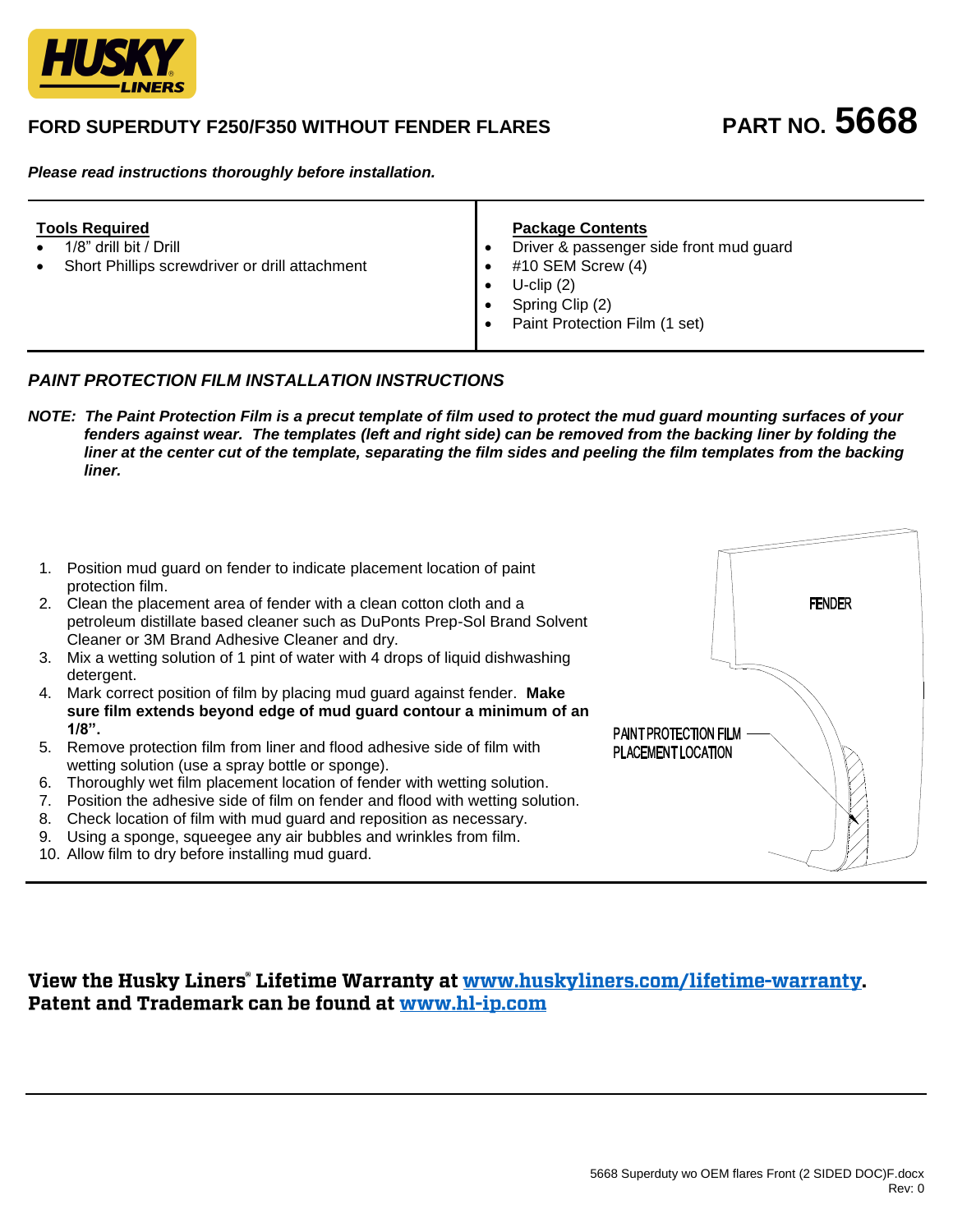

# **FORD SUPERDUTY F250/F350 WITHOUT FENDER FLARES PART NO. 5668**

## *MUD GUARD INSTALLATION INSTRUCTIONS*

*NOTE: Turn the front wheels all the way to the left or right for mud guard installation. However, it may be necessary to remove the wheels depending on the tools being used for installation. Determine which mudguard you have by locating the part number molded in the mounting flange (5668 LH 5668 RH).*



#### **Figure 1**

- 1. Remove existing fasteners from location A and C (Figure 1).
- 2. Remove the red protective coating from the tape on the mud guard.
- 3. Install mud guard with existing fasteners at location A and C. Check fit and make sure mud guard is parallel to ground before tightening. Apply pressure to the tape area to secure the tape (see Figure 1).
- 4. Install the spring clip at the tic mark location.
- 5. **Optional Mounting location**. Using the mudguard as a template, drill an 1/8" hole at location D. Install #10 SEM screw thru the mud guard, fender liner and into a **u-clip** behind the liner. NOTE: The u-clip is used like a nut and DOES NOT clip over fender liner (Figure 1).
- 6. Mark and drill 1/8" hole at locations B thru the half-filled hole in the mudguard and into the fender lip.
- 7. Install #10 SEM screw at location B.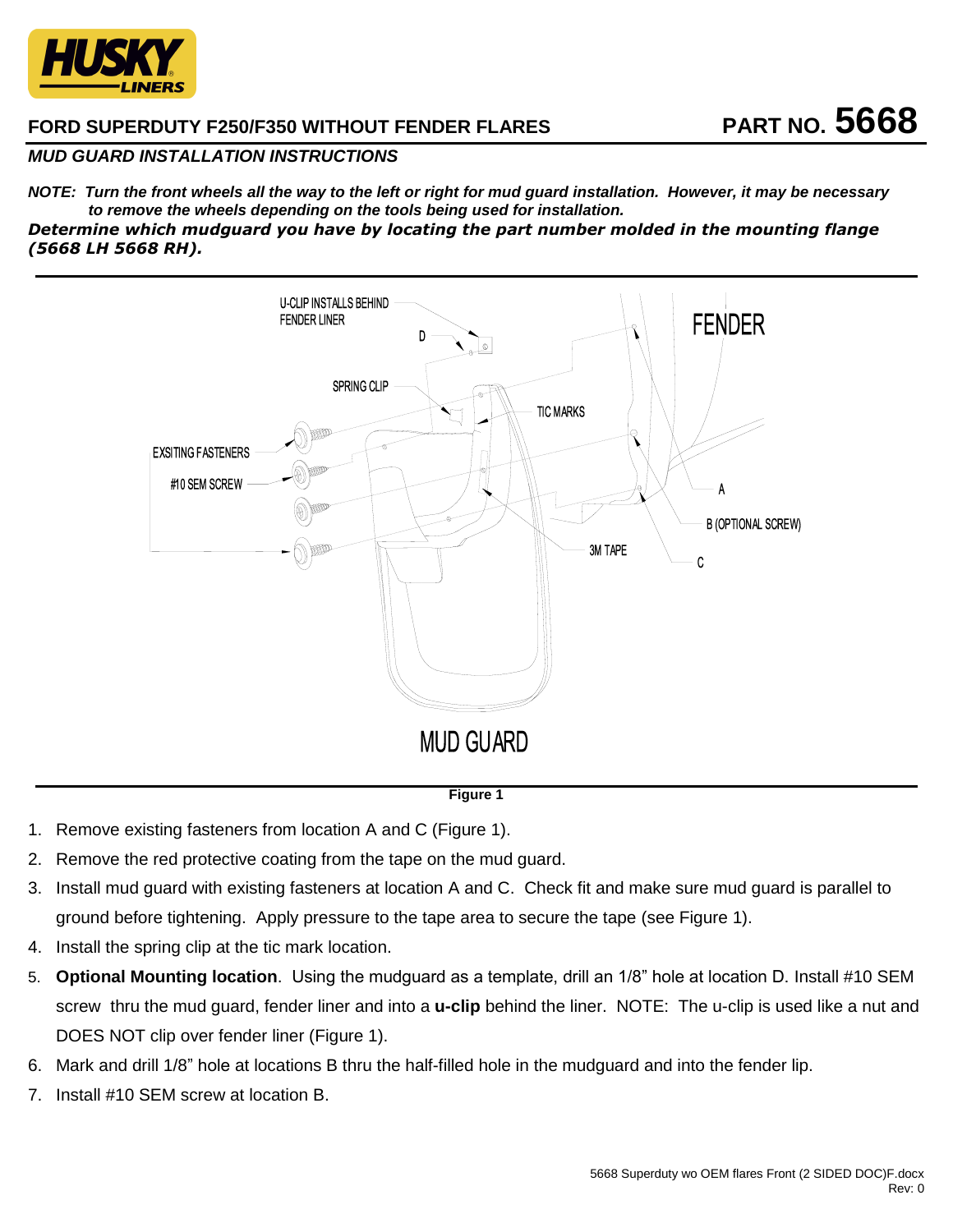

#### **FORD SUPER DUTY REAR WITHOUT FLARES MUD GUARD INSTALLATION INSTRUCTIONS**

*Install Paint Protection Film before mud guards (see other side). Please read instructions thoroughly before installation.*

### **Tools Required**

- 1/8" drill bit / Drill
- Short Phillips screwdriver or drill attachment

### **Package Contents**

- Driver & passenger side rear mud guard
- #10 SEM screw (qty. 8)
- U-clip (qty. 8)
- Paint Protection Film (1 set)
- Instruction sheet

**NOTE:** It may be necessary to remove the wheels depending on the tools being used for installation. *Determine which mudguard you have by locating the part number molded in the mounting flange (5768 LH 5768 RH).*

- 1. Clean and degrease the mud guard location area on the fender before installation.
- 2. Install U-clips at location A and B over the existing hole in the fender (Figure 3).
- 3. Attach mud guard to rear fender with #10 SEM screw at location A and B, check fit before tightening.
- 4. Install a #10 SEM screw through location C and into a u-clip on the back side of the fender. (Figure 2).
- 5. **OPTIONAL FASTENER** Using the mudguard as a template drill an 1/8" hole at location D through the fender liner.
- 6. Install a #10 SEM screw through location D and into a U-clip on the backside of the liner (Figure 2).



**View the Husky Liners® Lifetime Warranty at [www.huskyliners.com/lifetime-warranty.](http://www.huskyliners.com/lifetime-warranty) Patent and Trademark can be found at [www.hl-ip.com](http://www.hl-ip.com/)**